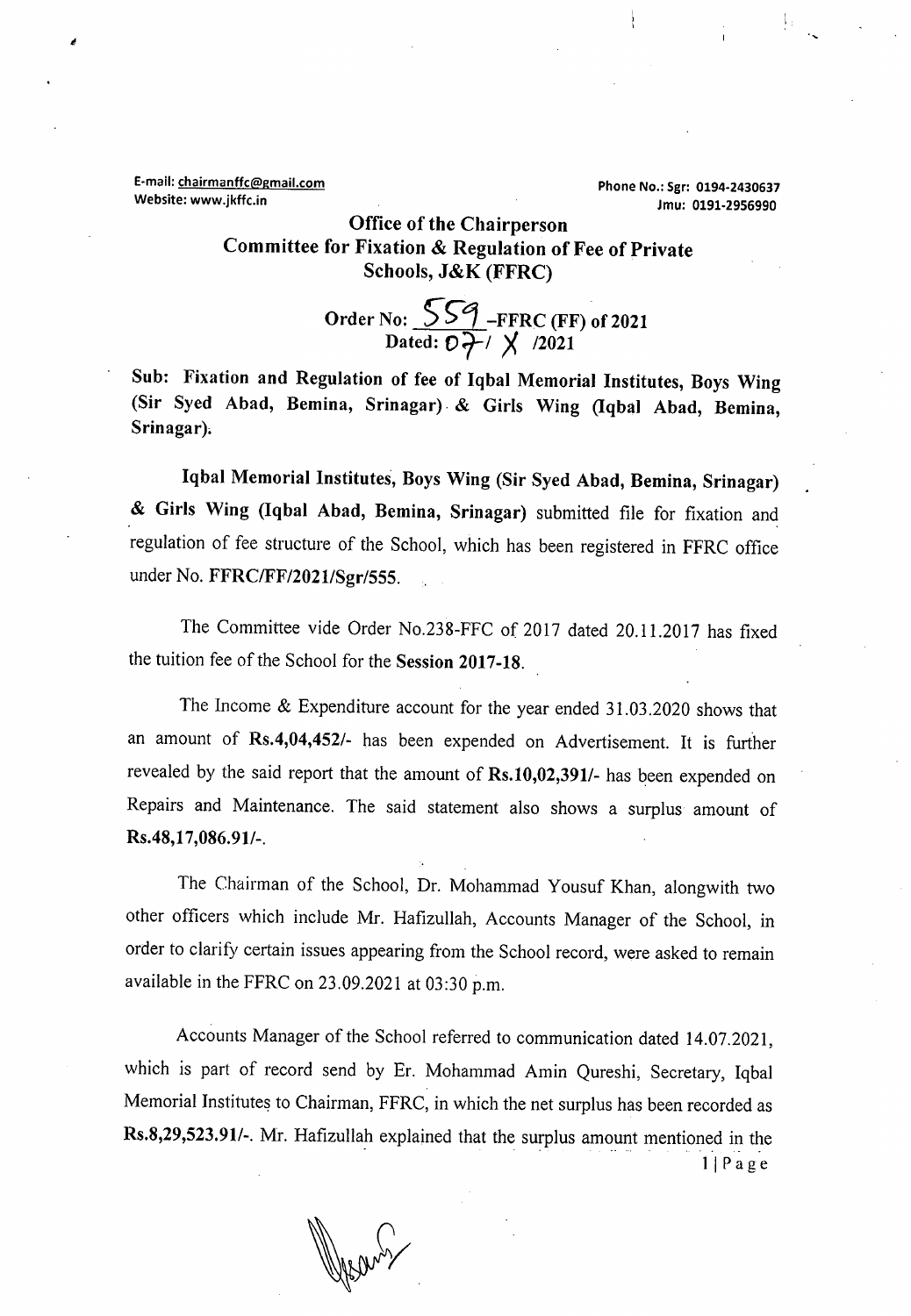Audit Report by the Chartered Accountant was not deducted by the amount of **Rs.33,95,330/-** and **Rs.5,92,233/-,** which amount was expended on account of Gratuity and Leave Encashment and Additions of Fixed Assets respectively, but these expenses were not made part of the Income & Expenditure account. He was accordingly at pains to explain that the net surplus is **Rs.8,29,523.91/-** and not **Rs.48,17,086.9 1/-.** 

Be that as it may, the School has spent huge amount on Advertisement and this amount is being charged and collected from students as it is paid from School Funds. It has been repeatedly stated that Educational Institutions are not business ventures. An Educational Institution's intake capacity increase by mouth propaganda when quality education is provided to the students. Such type of expenditures/expenses are to be avoided to lighten the burden on the students.

After hearing the Chairman of Iqbal Memorial Institutes, Dr. Mohammad Yousuf Khan and Mr. Hafizullah, Accounts Manager, and after considering the record of the School it was made clear to the said authorities that the claimprojected by them for retrospective increase in fee w.e.f. November' 2018 is not maintainable and cannot be accepted at this point of time, in as much as, School was functioning for all these years on the fee paid by these students and time has worn out and wheels, therefore, cannot be turned back.

**The children who are already studying in the School** have made huge financial contribution by paying one time Admission Fee and Annual Fee for years together, which has resulted in development of infrastructure. These students cannot be further burdened by asking them to pay same Annual Fee, which will be fixed in respect of those students who seek admission in the School for the first time, otherwise, called fresh entrants.

These fresh entrants get the advantage of development of educational facilities and infrastructural facilities, for which students who are already studying in the School have made, as already stated, huge financial contribution.

 $2|P$  a g e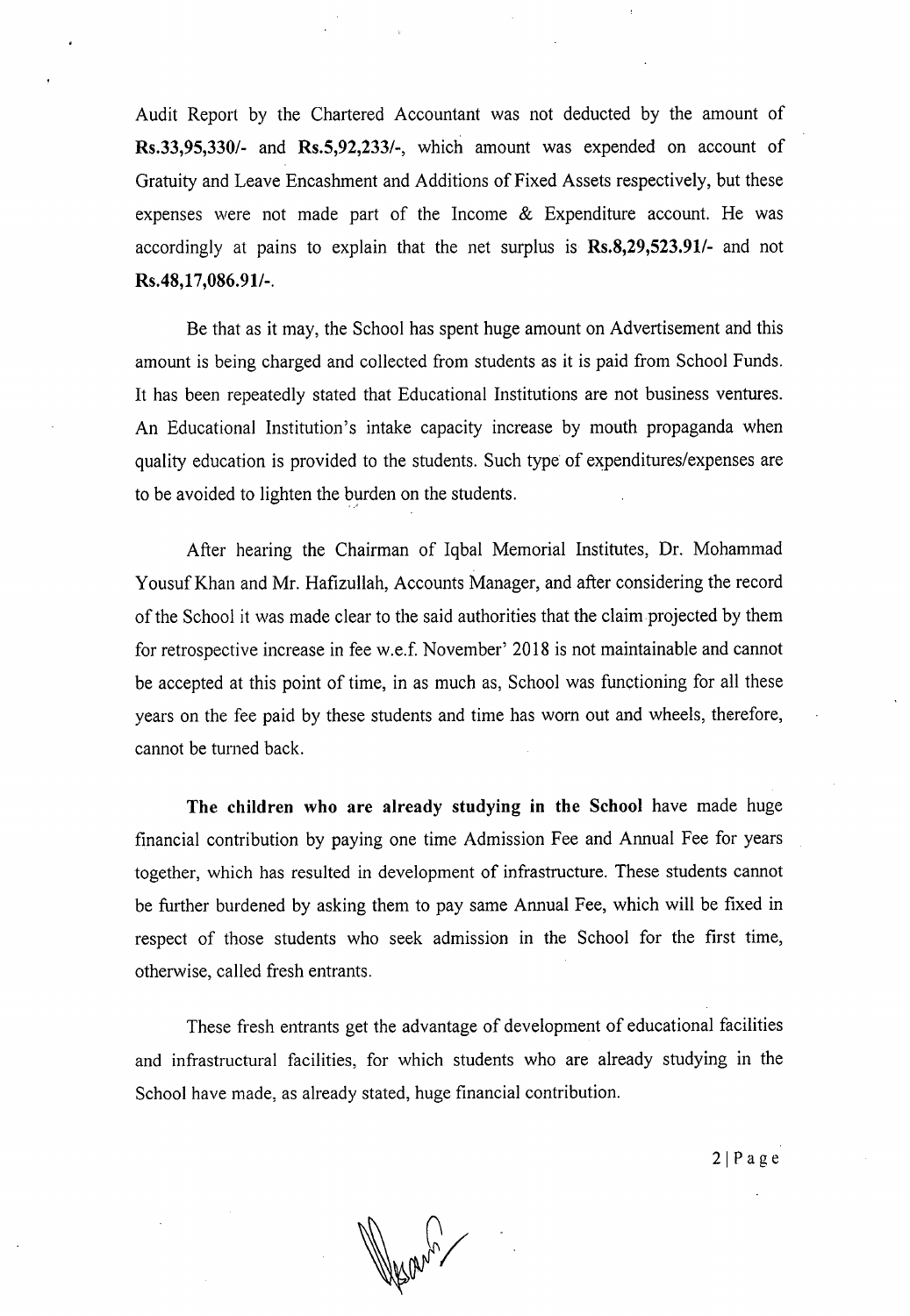In this back-drop, the fresh entrants shall have to be saddled with responsibility of paying different Annual Fee for the first year of their admission in the School and in subsequent years they will pay same Annual Fee which is being fixed and regulated in respect of students who are already studying in the School.

**The Annual Fee for the New Students viz; fresh entrants for academic session 2021-22, after considering all relevant factors, Hon'ble the Supreme Court guidelines, statutory prescriptions and other relevant aspects governing the subject, is fixed @ Rs.10,000/-. For academic session 2022-23, the Annual Fee for New Admissions viz; fresh entrants is fixed @ Rs.11,000/-.** 

The record produced and the justification given by the School Management for fixation and regulation of fee structure of the School was examined. The same was considered in accordance with norms set out in various judgements and prescribed by statute. On due consideration of the entire conspectus of the school record and acknowledged parameters and settled norms for regulating the fee structure of the School, material produced by the School Management, income-expenses, income and expenditure of the School and after considering all other relevant factors which govern the subject, the Committee finds it just and proper to regulate the **fee structure** of the School as under:

| Fee<br>Head           | <b>LKG</b>      | <b>UKG</b>      | 1st                 | 2 <sup>nd</sup>     | $3^{\overline{\text{rd}}}$ | 4 <sup>th</sup>  | $\overline{5}^{\text{th}}$ |
|-----------------------|-----------------|-----------------|---------------------|---------------------|----------------------------|------------------|----------------------------|
| <b>Tuition</b><br>Fee | 1890            | 1890            | 1890                | 1890                | 1890                       | 1890             | 1890                       |
| Annual<br>Fee         | 4600            | 4600            | 4600                | 4600                | 4600                       | 4600             | 4600                       |
| Fee<br>Head           | 6 <sup>th</sup> | 7 <sup>th</sup> | $\overline{8^{th}}$ | $\overline{9^{th}}$ | 10 <sup>th</sup>           | 11 <sup>th</sup> | $12^{\text{th}}$           |
| <b>Tuition</b><br>Fee | 1890            | 1890            | 1890                | 1890                | 1890                       | 2000             | 2000                       |
| Annual<br>Fee         | 4600            | 4600            | 4600                | 4600                | 4600                       | 4600             | 4600                       |

**Session: 2020-21** 

 $3 | P \nabla$ 

Ĥ,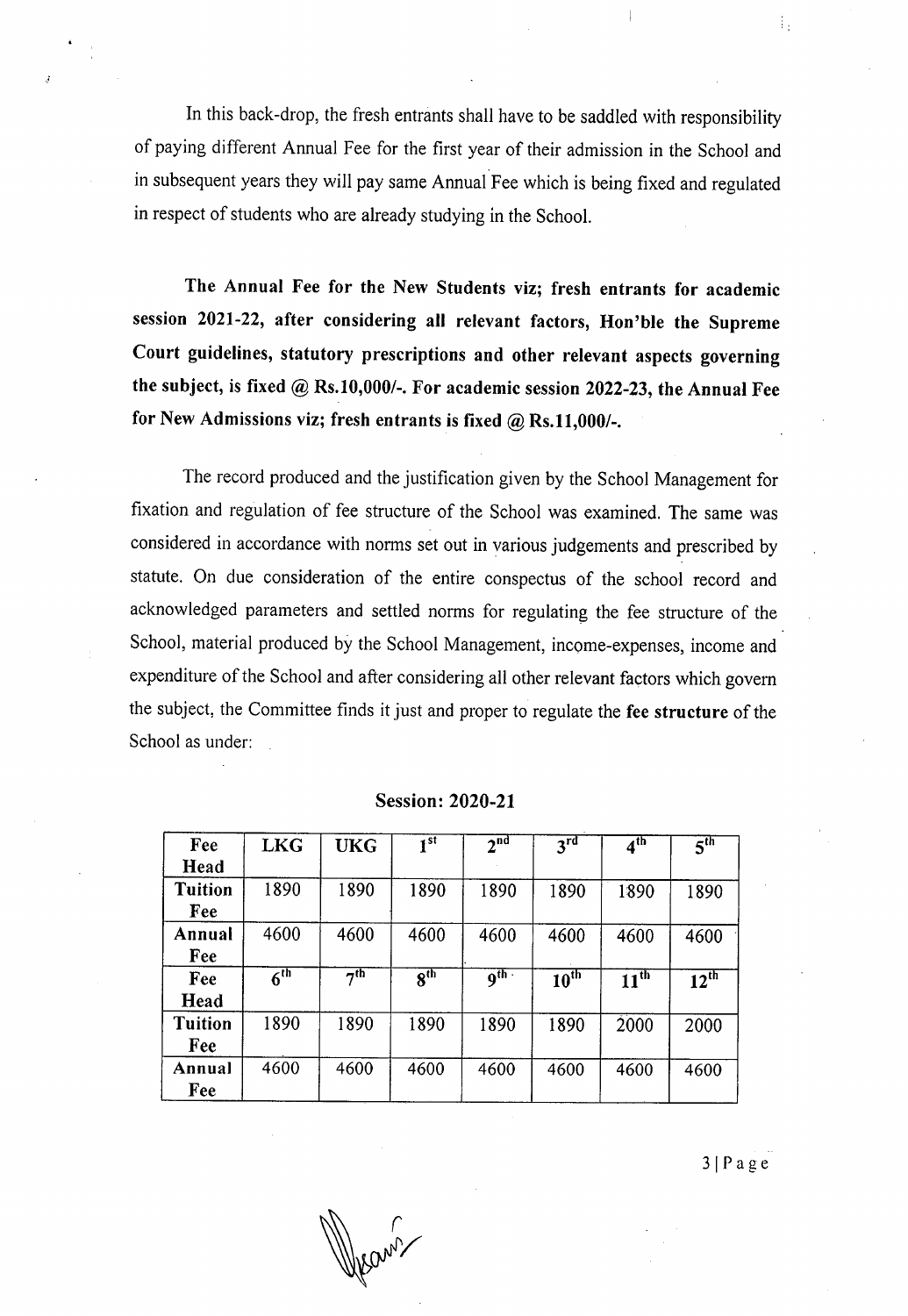| Fee            | <b>LKG</b>      | <b>UKG</b> | 1st             | 2 <sup>nd</sup>              | $3^{rd}$         | 4 <sup>th</sup>             | 5 <sup>th</sup> |
|----------------|-----------------|------------|-----------------|------------------------------|------------------|-----------------------------|-----------------|
| Head           |                 |            |                 |                              |                  |                             |                 |
| <b>Tuition</b> | 1985            | 1985       | 1985            | 1985                         | 1985             | 1985                        | 1985            |
| Fee            |                 |            |                 |                              |                  |                             |                 |
| Annual         | X               | 5060       | 5060            | 5060                         | 5060             | 5060                        | 5060            |
| Fee            |                 |            |                 |                              |                  |                             |                 |
| Fee            | 6 <sup>th</sup> | $\neg$ th  | 8 <sup>th</sup> | $\overline{9}$ <sup>th</sup> | $10^{\text{th}}$ | $\overline{11}^{\text{th}}$ | $12^{th}$       |
| Head           |                 |            |                 |                              |                  |                             |                 |
| <b>Tuition</b> | 1985            | 1985       | 1985            | 1985                         | 1985             | 2100                        | 2100            |
| Fee            |                 |            |                 |                              |                  |                             |                 |
| Annual         | 5060            | 5060       | 5060            | 5060                         | 5060             | 5060                        | 5060            |
| Fee            |                 |            |                 |                              |                  |                             |                 |

**Session: 2021-22** 

**Session: 2022-23** 

| <b>Session: 2022-23</b><br>$\bullet$ |                              |                     |                     |                 |                  |                  |                            |  |
|--------------------------------------|------------------------------|---------------------|---------------------|-----------------|------------------|------------------|----------------------------|--|
| Fee                                  | <b>LKG</b>                   | <b>UKG</b>          | 1 <sup>st</sup>     | 2 <sup>nd</sup> | 3 <sup>rd</sup>  | 4 <sup>th</sup>  | $\overline{5}^{\text{th}}$ |  |
| Head                                 |                              |                     |                     |                 |                  |                  |                            |  |
| <b>Tuition</b>                       | 2105                         | 2105                | 2105                | 2105            | 2105             | 2105             | 2105                       |  |
| Fee                                  |                              |                     |                     |                 |                  |                  |                            |  |
| Annual                               | X                            | 5565                | 5565                | 5565            | 5565             | 5565             | 5565                       |  |
| Fee                                  |                              |                     |                     |                 |                  |                  |                            |  |
| Fee                                  | $\overline{6}$ <sup>th</sup> | $\overline{7^{th}}$ | $\overline{s^{th}}$ | q <sup>th</sup> | 10 <sup>th</sup> | $11^{\text{th}}$ | $12^{\text{th}}$           |  |
| Head                                 |                              |                     |                     |                 |                  |                  |                            |  |
| <b>Tuition</b>                       | 2105                         | 2105                | 2105                | 2105            | 2105             | 2225             | 2225                       |  |
| Fee                                  |                              |                     |                     |                 |                  |                  |                            |  |
| Annual                               | 5565                         | 5565                | 5565                | 5565            | 5565             | 5565             | 5565                       |  |
| Fee                                  |                              |                     |                     |                 |                  |                  |                            |  |

The aforesaid exercise has been undertaken and fee structure regulated in a manner that excluded the commercialization and profiteering of education completely.

 $\ddot{\phantom{a}}$ 

 $\ddot{\phantom{a}}$ 

 $4 | P a g e$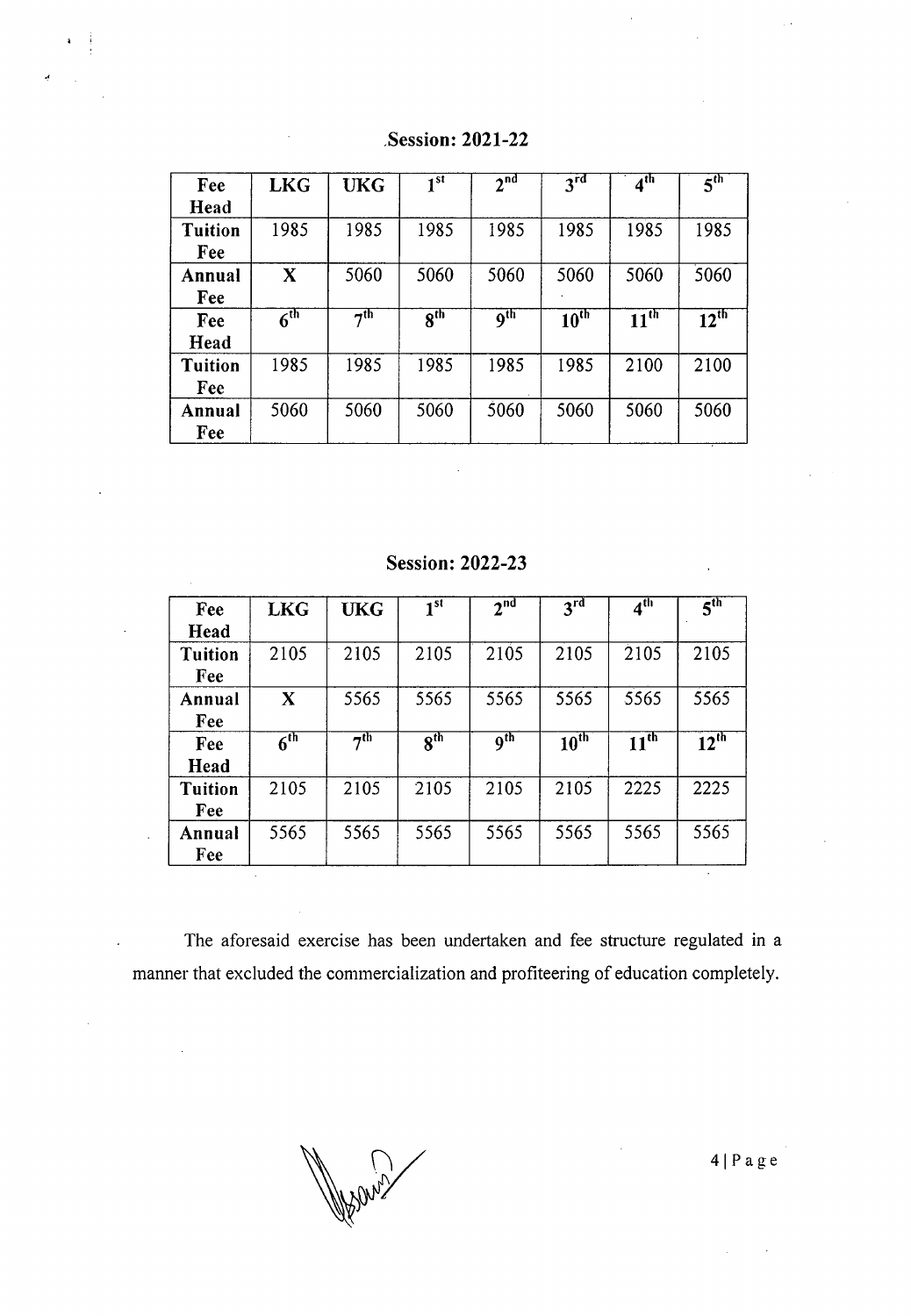**Charging and collecting of Admission Fee is prohibited by statutes. The school management is prohibited from charging and collecting Admission Fee from the students.** 

**School Management shall not sell uniforms and books in the school premises. The students will be at liberty to purchase books and uniforms at the place of their choice.** 

The School Management shall maintain an account of School Funds (Fee etc.) in a Schedule Bank, which shall be operated by a person(s) authorized by School Management. Record about all the expenses/expenditures shall be maintained with receipts.

All types of fees shall remain in School account and no amount shall be paid or transferred to Trust/ Association of Persons (AoP)/ Body of Individuals (BoI).

The School management is directed not to charge any other fee from the students other than the fee approved by the Committee.

The School management is further directed not to make any future enhancement in fee structure under any head without permission of the Committee.

**The School Management shall also make reasonable annual hike in salary of its employees viz; teaching and non-teaching staff.** 

**Realization of Annual Fee from the students shall be subject to providing the facilities to students and actual expenditure of the school on relevant overheads.** 

SI Page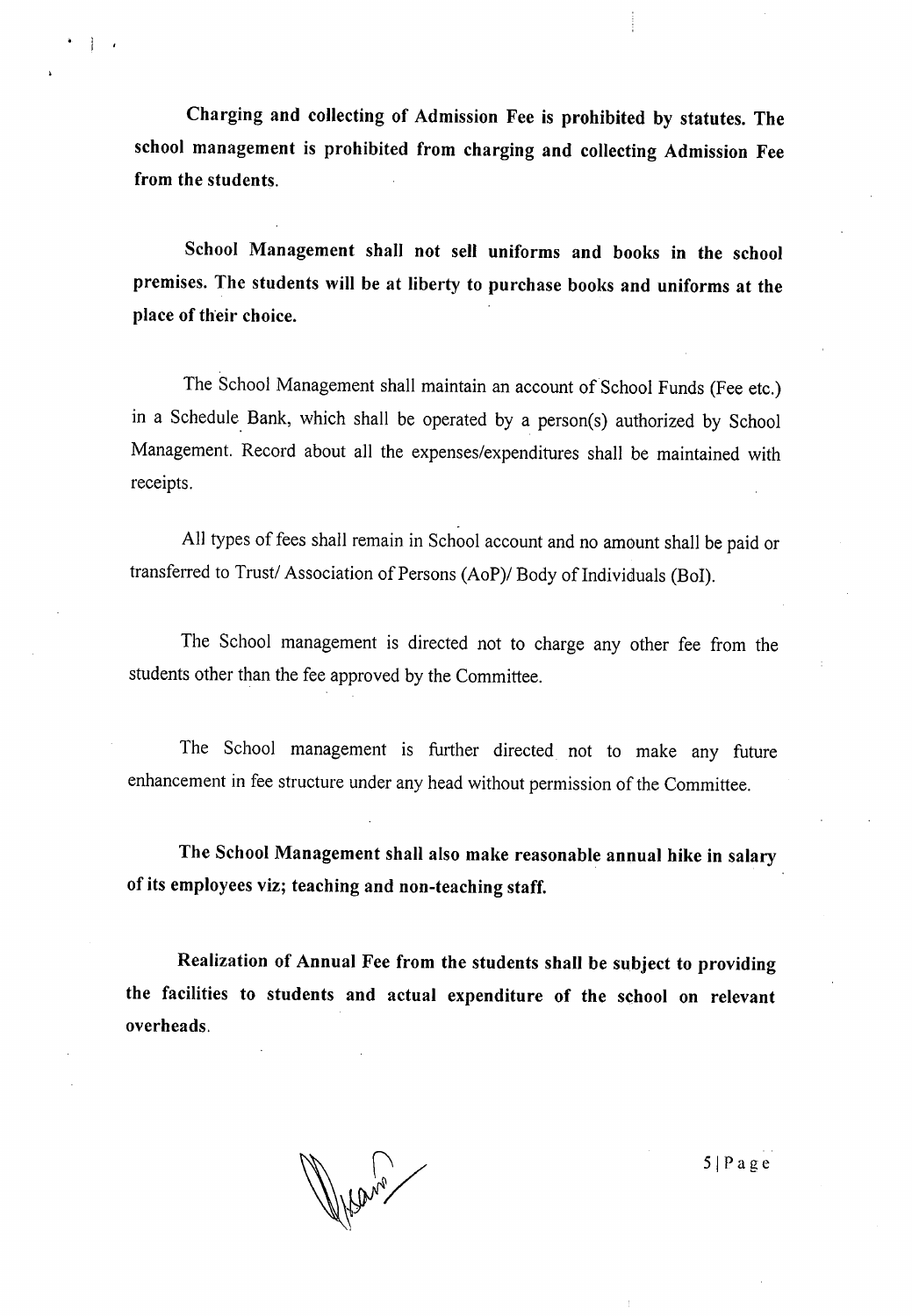The School management shall display this approved fee structure on School notice board, upload it on School website and publish the same in local daily newspapers.

Non-compliance will attract penal action under law.

**Sd/-** 

**Smt. Manisha Sarin, KAS**  Secretary BOSE (Member, FFRC)

**Sd!-** 

**Mr. Tassaduq Hussain Mir, KAS**  Director School Education, Kashmir (Member, FFRC)

**Sd!-** 

**Mr. B. K. Singh**  Principal Secretary to Government School Education Department (Member Secretary, FFRC)

**Sd!-** 

**Justice Muzaffar Hussain Attar**  (Former Judge) Chairperson Committee for Fixation & Regulation Of Fee of Private Schools J&K (FFRC)

No. FFRC/FF/2021/Sgr/555<br>Copy to:-

Dated:  $-77 \times 12021$ 

1. Director School Education Jammu/Kashmir for information and n/a;<br>2. Secretary J&K Board of School Education (Member EEPC) for information

Secretary J&K Board of School Education (Member FFRC) for information;

Private. Secretary to Principal Secretary to Government School Education Department (Member 3. Secretary FFRC) for information of the Principal Secretary;

4 P. A. to Chairperson. FFRC for information of the Hon'ble Chairperson, FFRC;

5. Principal(s), Iqbal Memorial Institutes, Boys Wing (Sir Syed Abad, Bemina, Srinagar) & Girls Wing (lqbal Abad, Bemina. Srinagar), for compliance;

I/C Website for uploading the same on official website;

7. Office file.

 $\bigcap$  $\left(\bigvee_{\text{Nazir ul Hussain Shah}}\bigvee_{\text{Shah}}\bigvee_{\text{O}}\bigvee_{\text{O}}\bigvee_{\text{O}}\bigvee_{\text{O}}\bigvee_{\text{O}}$ 

Administrative Officer Committee for Fixation & Regulation Of Fee of Private Schools J&K (FFRC)<br> $\sqrt{\frac{1}{6}}$ 

61 Page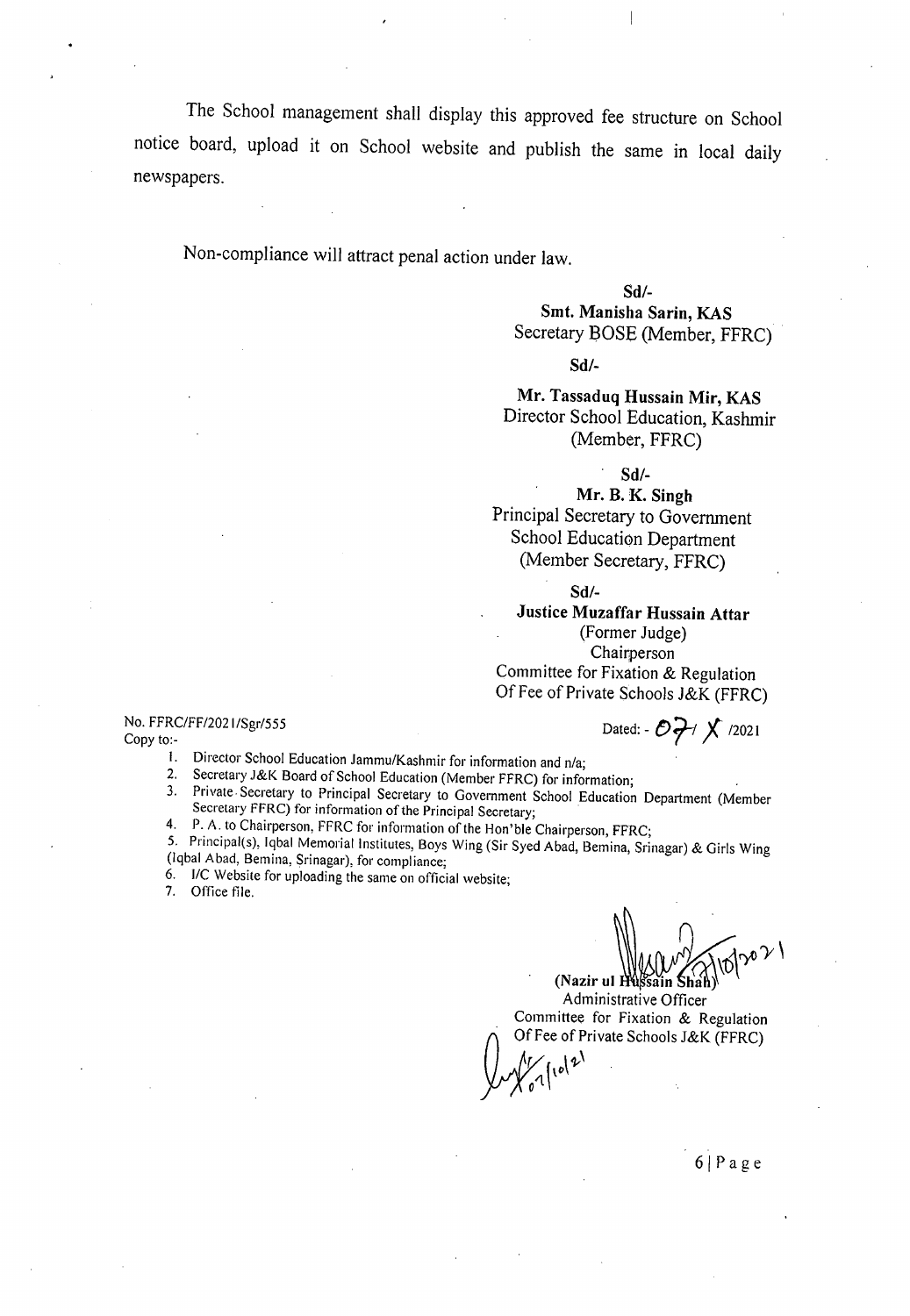**E-mail: chairmanffc@gmail.com Phone No.: Sgr: 0194-2430637** 

10

**Website: www.jkffc.in** 

## **Office of the Chairperson Committee for Fixation & Regulation of Fee of Private Schools,** J&K (FFRC)

**Order No: 5-60 —FFRC (FF) of 2021 DOI** - FERC (FF<br>Dated:  $\overline{OH}$  **/** /2021

**Sub: Fixation and Regulation of fee of Caset Experimental School, Karan Nagar, Srinagar.** 

**Caset Experimental School, Karan Nagar, Srinagar** submitted file for fixation and regulation of fee structure *.of* the School, which has been registered in FFRC office under No. **FFRC/FF/2021/Sgr/564.** 

The Committee vide Order No.290-FFC of 2018 dated 21.02.2018 has fixed the tuition fee of the School for the **Session 2016-17.** 

Trust Deed is executed on 27<sup>th</sup> day of August' 2015 by Smt. Raj Dulari Thusoo D/O Late Badrinath Thusoo, Rajni Koul D/O Ragniya Prasad Koul, Dr. Vinode Kak D/O Makhan Lal Kak, Prof. Chuni Lal Vishen S/0 Late Madsudhan Vishen, Roshima Koul D/O Ramesh Koul, all residents of Karan Nagar, Srinagar, who are the settlers of the Trust. M/S Caset Educational Society, Karan Nagar, Srinagar, is running the School "Caset Experimental School". at Karan Nagar, Srinagar. This Educational Institution has been established in the year *1975.* The School imparts education from  $1<sup>st</sup>$  to  $12<sup>th</sup>$  standard.

Commissioner of Income Tax, J&K, Jammu, vide its Order dated 19<sup>th</sup> of May'. 2010, has ordered Registration of M/S Caset Educational Society, Karan Nagar, Srinagar under Section - 12A read with Section - 12AA of the I.T. Act' 1961, w.e.f. 1<sup>st</sup> of April' 2009, subject to the satisfaction of conditions mentioned therein.

On the School records is also a Rent Deed executed on  $24<sup>th</sup>$  of February' 2016 between Madam Raj Dulari D/O Mr. B. N. Thusoo R/O Karan Nagar, Srinagar and Caset Experimental School, through its Principal, Prof. C. L. Vishen. The Landlady has rented out 04 storied building with attic situated at Karan Nagar, Srinagar to Caset  $1 | P a g e$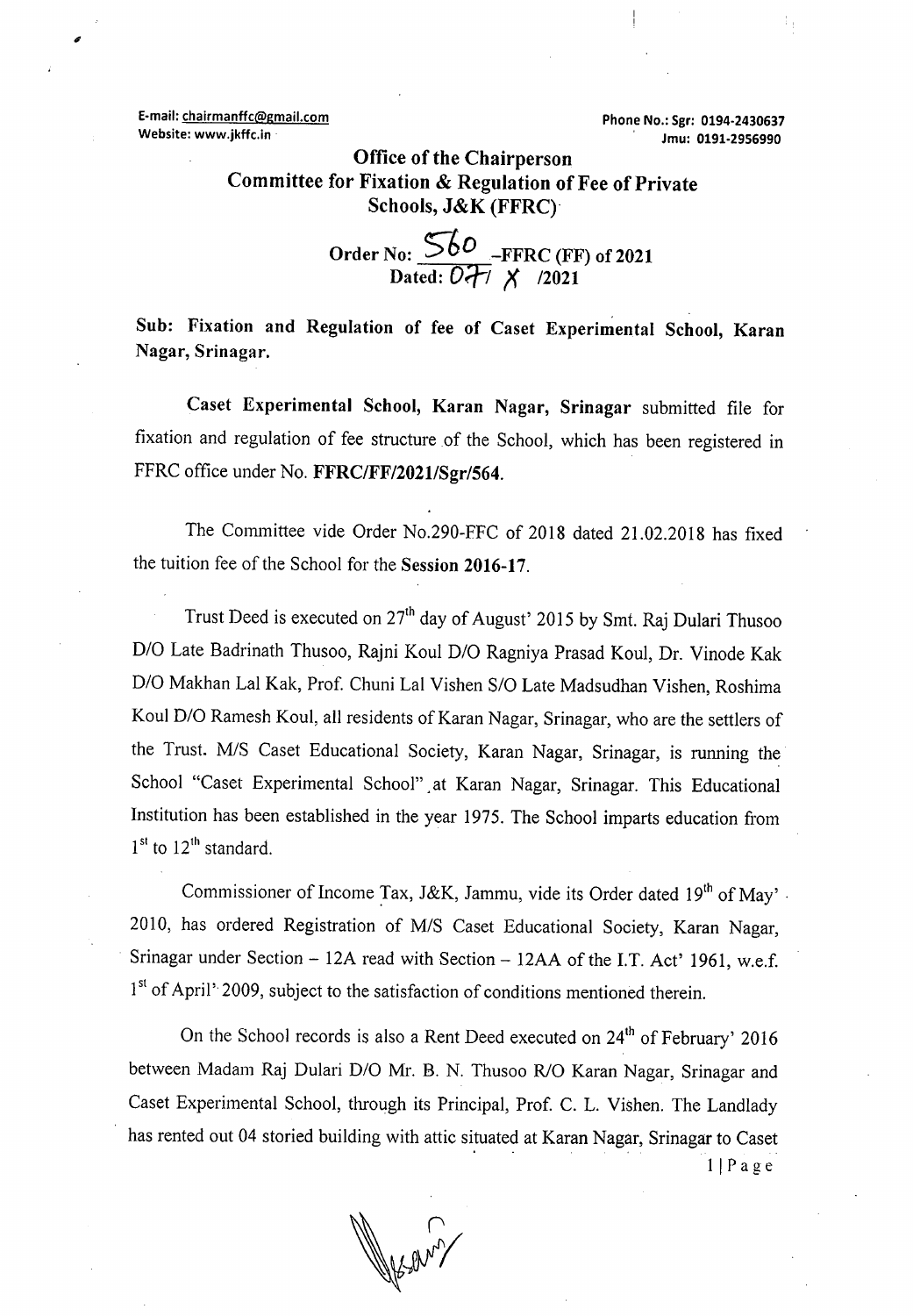Experimental School. In the Rent Deed, monthly rent of the building is fixed  $\omega$ Rs.75,000/- per month and rent was payable w.e.f. 01.01.2016. The site plan enclosed with the Rent Deed of the building rented out, shows Mrs. Raj Dulari Vishen as wife of Prof. (Dr.) C. L. Vishen. Thus, from the record it becomes clear that landlord of the building is the wife of the Principal of the School.

The Income & Expenditure report for the year ended 31.03.2019, besides other things, give following details about the expenditure/payments:

- A. Rent ------ Rs.5,88,000/-
- Advertisement Expenditures ------- *Rs.91,500/-*
- C. Transport Allowance ------ Rs.88,348/-
- D. Travelling Expenses ------ Rs. 1, 24, 107/-
- E. Depreciation ------ Rs.2,92,726/-

Same is the position in Receipts & Payments account for the same year.

The Income & Expenditure report for the year ended 31.03.2020, besides other things, give following details about the expenditure/payments:

Repair & Maintenance ------ Rs. 12,07,768/-

- Legal Expenses ------- *Rs. 1,57,500/-*
- C. Advertisement ------ Rs.3,93,000/-
- D. Travelling Expenses ------ Rs.1,86,320/-
- *Depreciation ------Rs.2,96,949.51/-*

Same is the position in Receipts and Payments account for the same year.

The Income & Expenditure report for the year ended 31.03.2021, besides other things, give following details about the expenditure/payments:

Repair & Maintenance ------ Rs.15,33,783/-

B. Advertisement ------- Rs.3,80,000/-

C. Travelling Expenses ------ Rs.2,23,000/-

D. Depreciation ------ Rs.3,01,130/-

Same is the position in Receipts and Payments account for the same year.

 $2 | P \text{ a } g \text{ e}$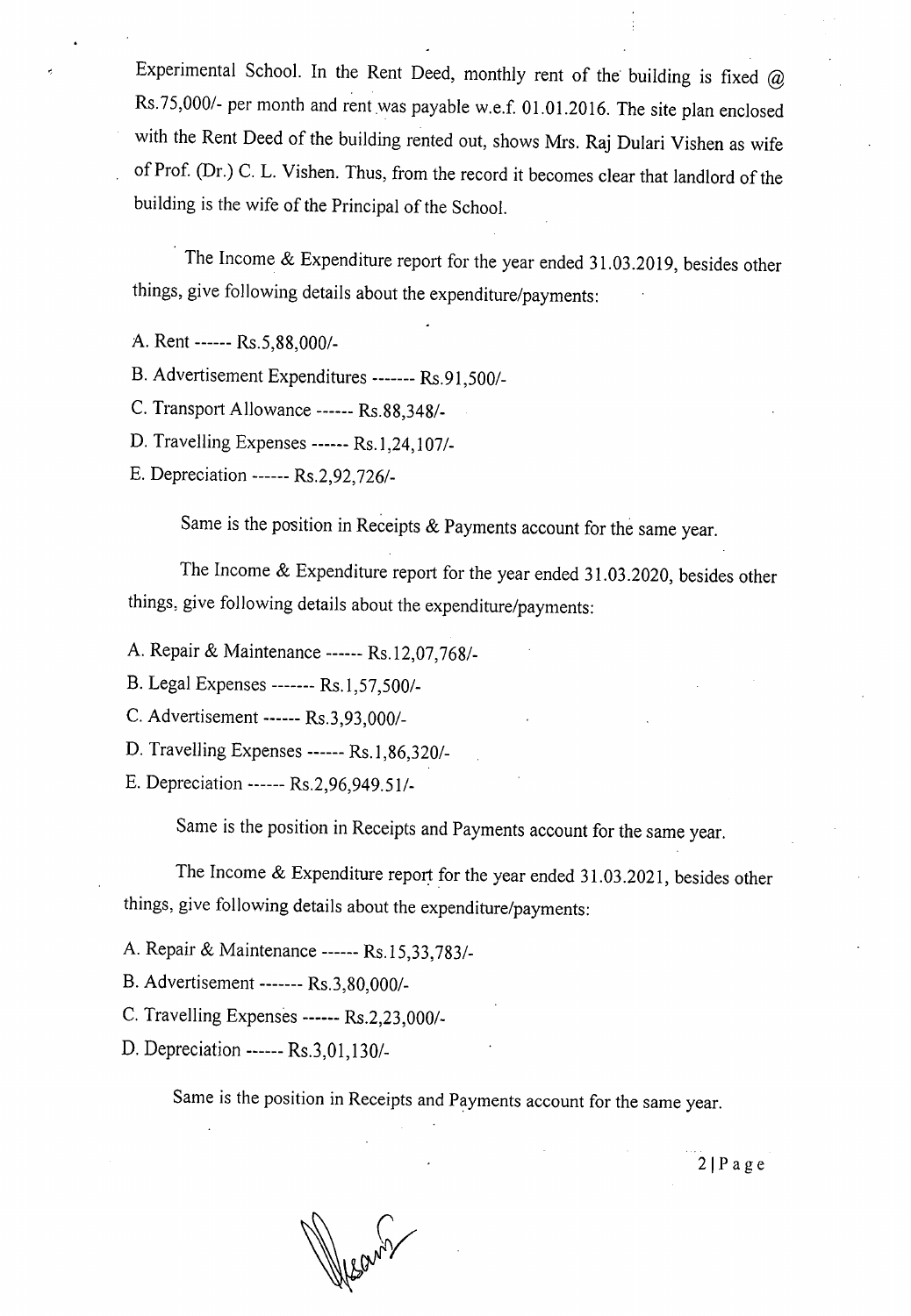The record also shows that the School Management has made huge increase in tuition fee of some classes against the fee approved by the Committee in academic session 2017-18. Record also shows that School Management in breach of approved fee structure has projected annual package system of tuition fee.

**The record also shows that the School Management has un-authorizedly made huge strides in the annual fee. Principal and Chairperson to show cause as to why action in accordance with law is not taken against them. Reply within two (02) months.** 

Above stated facts get manifested in one thing i.e, all the School Funds have not been utilized and spent on the welfare of the students and for providing quality education. On the one hand, fee has been charged in breach of orders of FFRC and, on the other hand, in the name of Trust, many benefits in breach of law are being taken by the School Management. Huge amounts have been spent on Advertisement, which cannot be supported by any reason or logic in respect of any Educational Institution, which is not a commercial unit. Similarly, huge amounts have been expended on Travelling.

Who is travelling on School Funds, is a question which has answer hidden in it.

The claim of the Principal of the School that he has obtained financial assistance from the bank for paying salary to its staff can be visualized in the light of the expenditures/expenses made by the School Management.

The School Management is under legal and moral obligation to spend the School Funds, which are generated by the fees paid by the students, in most just and reasonable manner. Despite best efforts, commercialization of education cannot be camouflaged, as Truth has habit of surfacing at any place and at any time.

The School Management is restrained from making expenditures/expenses which have no relation with the welfare of the students and their education.

The School Management shall desist from offering full session package to students and shall receive the Tuition Fee on monthly basis. However, any parent who wishes to deposit the Tuition Fee for the whole session, in advance, would be at liberty to do the same.

 $3 | P$  age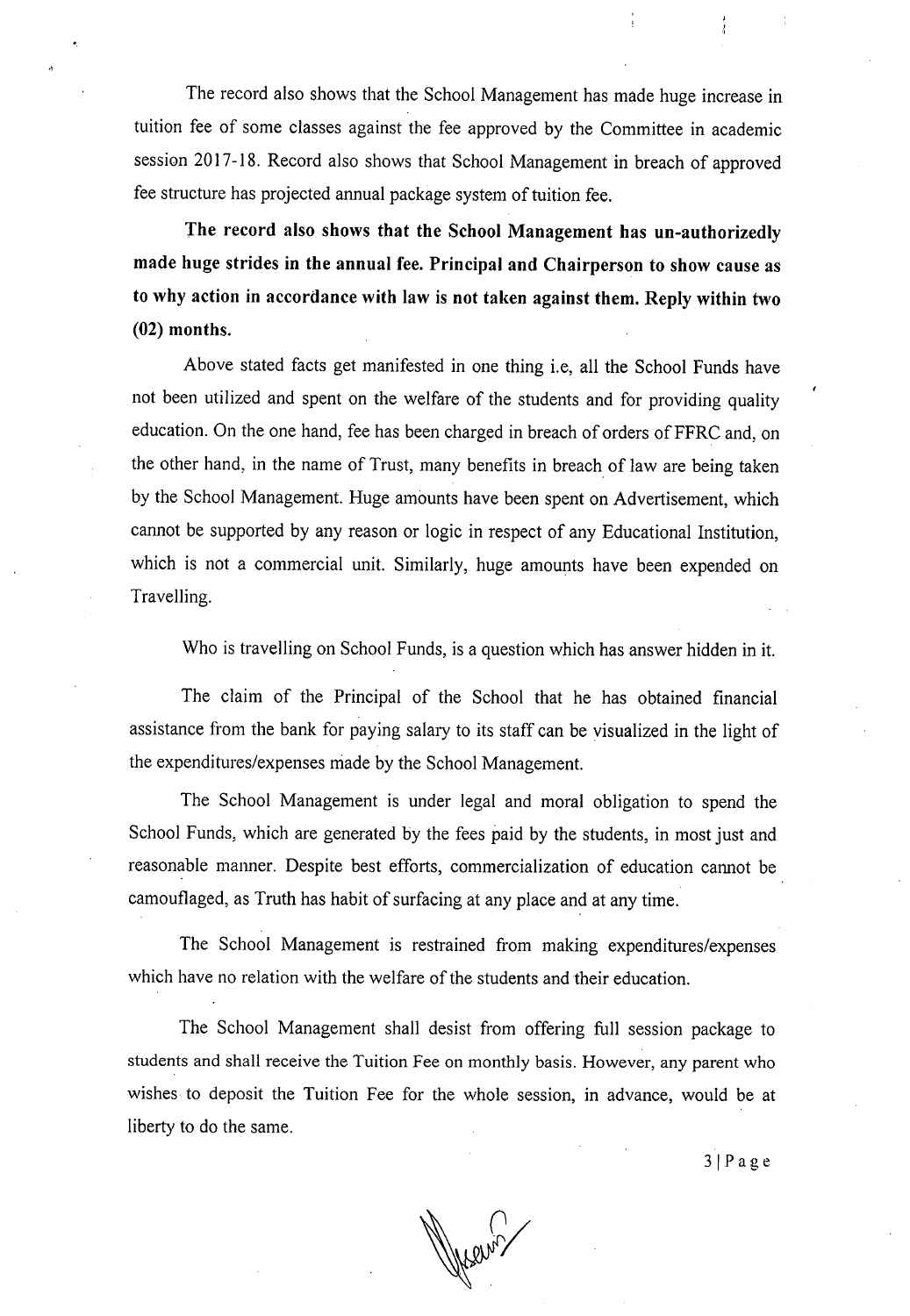The record produced and the justification given by the School Management for fixation and regulation of fee structure of the School was examined. The same was considered in accordance with norms set out in various judgements and prescribed by statute. On due consideration of the entire conspectus of the school record and acknowledged parameters and settled norms for regulating the fee structure of the School, material produced by the School Management, income-expenses, income and expenditure of the School and after considering all other relevant factors which govern the subject, the Committee finds it just and proper to regulate the **fee structure** of the School as under:

| Fee            | 1st       | 2 <sup>nd</sup>            | 3 <sup>rd</sup>              | 4 <sup>th</sup> | 5 <sup>th</sup> | $6^{\rm th}$     |
|----------------|-----------|----------------------------|------------------------------|-----------------|-----------------|------------------|
| Head           |           |                            |                              |                 |                 |                  |
| <b>Tuition</b> | 1410      | 1410                       | 1320                         | 1320            | 1320            | 1320             |
| Fee            |           |                            |                              |                 |                 |                  |
| Annual         | 5850      | 5850                       | 5850                         | 5850            | 5850            | 5850             |
| Fee            |           |                            |                              |                 |                 |                  |
| Fee            | $\neg$ th | $\overline{s}^{\text{th}}$ | $\overline{9}$ <sup>th</sup> | $10^{\rm th}$   | $11^{\rm th}$   | $12^{\text{th}}$ |
| Head           |           |                            |                              |                 |                 |                  |
| <b>Tuition</b> | 1395      | 1830                       | 1830                         | 1395            | 1915            | 1915             |
| Fee            |           |                            |                              |                 |                 |                  |
| Annual         | 5850      | 5850                       | 5850                         | 5850            | 5850            | 5850             |
| Fee            |           |                            |                              |                 |                 |                  |

Session: 2020-21 & 2021-22

**Session:** 2022-23

| Fee                   | 1 st      | 2 <sup>nd</sup> | $3^{rd}$          | 4 <sup>th</sup>  | 5 <sup>th</sup>  | $6^{\rm th}$     |
|-----------------------|-----------|-----------------|-------------------|------------------|------------------|------------------|
| Head                  |           |                 |                   |                  |                  |                  |
| <b>Tuition</b><br>Fee | 1450      | 1450            | 1360              | 1360             | 1360             | 1360             |
| Annual<br>Fee         | 5850      | 5850            | 5850              | 5850             | 5850             | 5850             |
| Fee                   | $\neg$ th | 8 <sup>th</sup> | $\overline{9}$ th | $10^{\text{th}}$ | 11 <sup>th</sup> | $12^{\text{th}}$ |
| Head                  |           |                 |                   |                  |                  |                  |
| <b>Tuition</b><br>Fee | 1435      | 1885            | 1885              | 1435             | 1970             | 1970             |
| Annual<br>Fee         | 5850      | 5850            | 5850              | 5850             | 5850             | 5850             |

 $4 | P a g e$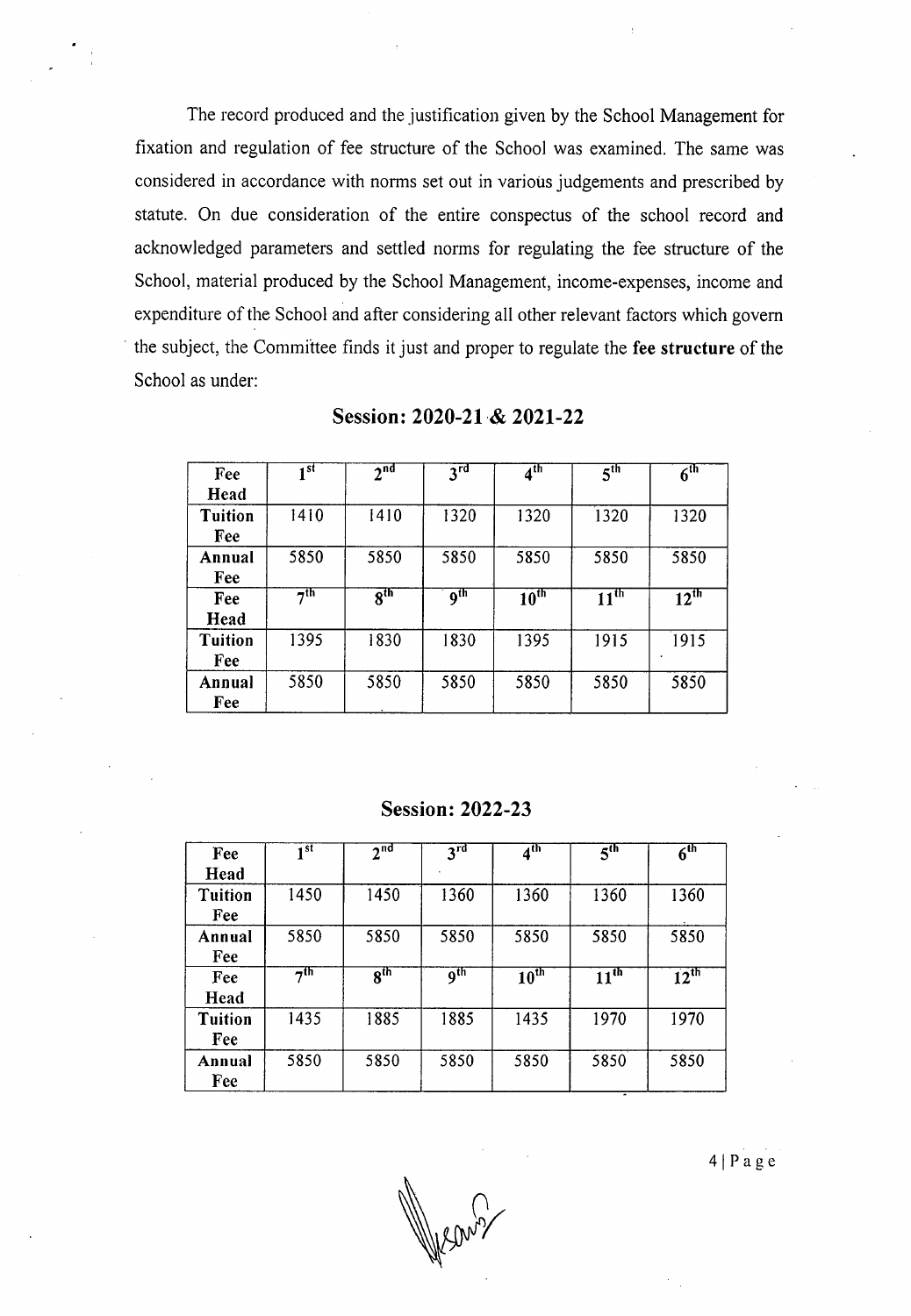The aforesaid exercise has been undertaken and fee structure regulated in a manner that excluded the commercialization and profiteering of education completely.

**Charging and collecting of Admission Fee is prohibited by statutes. The school management is prohibited from charging and collecting Admission Fee from the students.** 

**School Management shall not sell uniforms and books in the school premises. The students will be at liberty to purchase books and uniforms at the place of their choice.** 

School Funds have to remain in School Corpus and have not to be transferred to any other account excepting the school account.

The School Management shall maintain an account of School Funds (Fee etc.) in a Schedule Bank, which shall be operated by a person(s) authorized by School Management. Record about all the expenses/expenditures shall be maintained with receipts.

All types of fees shall remain in School account and no amount shall be paid or transferred to Trust/ Association of Persons (AoP)/ Body of Individuals (BoI).

The School management is directed not to charge any other fee from the students other than the fee approved by the Committee.

The School management is further directed not to make any future enhancement in fee structure under any head without permission of the Committee.

**The School Management shall also make reasonable annual hike in salary of its employees viz; teaching and non-teaching staff.** 

**Realization of Annual Fee from the students shall be subject to providing the facilities to students and actual expenditure of the school on relevant overheads.** 

*<sup>5</sup>***1** P age

Wednesday